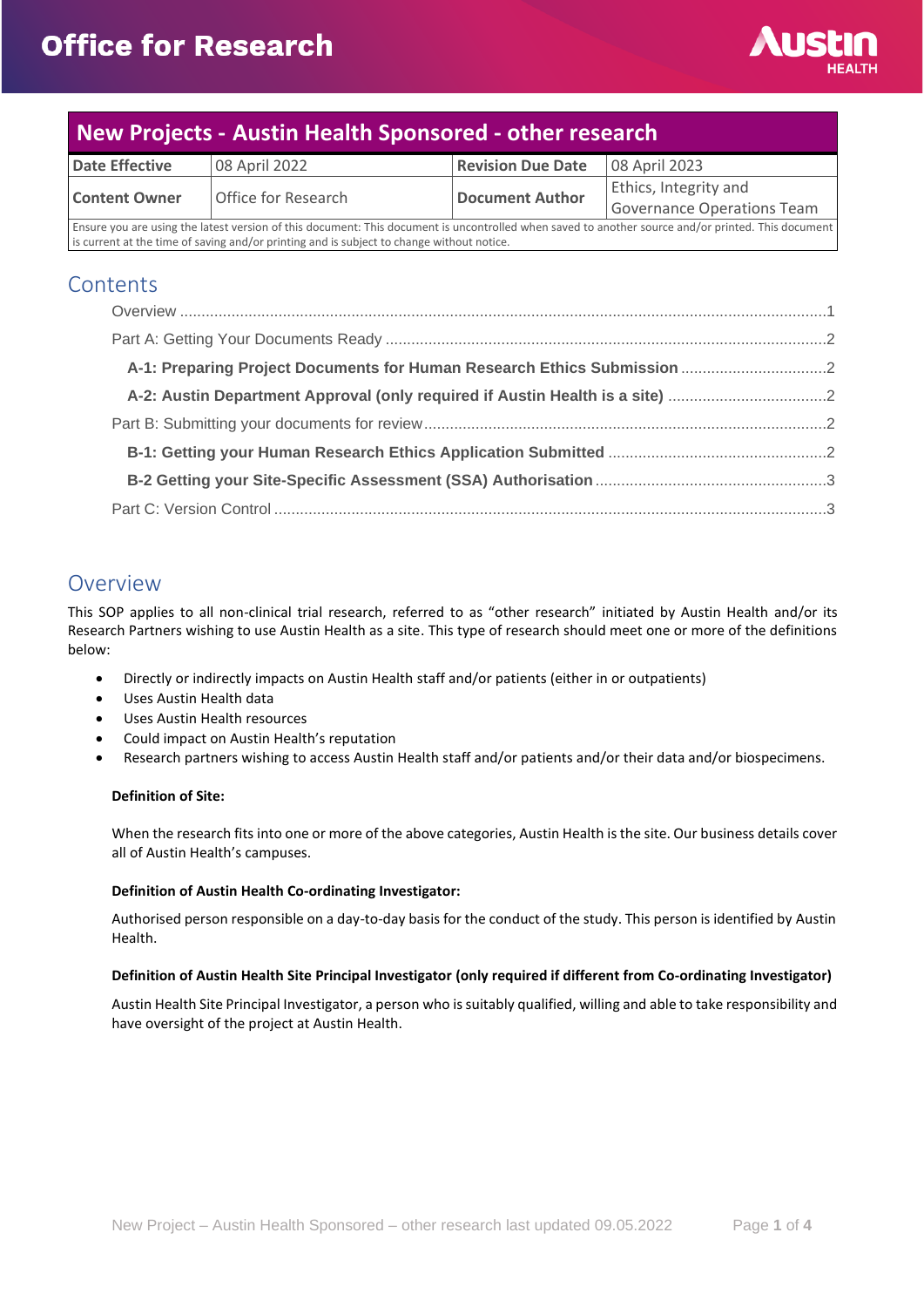

# <span id="page-1-0"></span>Part A: Getting Your Documents Ready

## <span id="page-1-1"></span>*A-1: Preparing Project Documents for Human Research Ethics Submission (relevant templates available on the [Office for Research website\)](https://www.austin.org.au/resources-for-researchers/)*

| Above Low risk project                                  | Low/Negligible risk project                           |
|---------------------------------------------------------|-------------------------------------------------------|
| <b>Study Documents:</b>                                 | <b>Study Documents:</b>                               |
| 1. Protocols                                            | 1. Non-HREC Project Description                       |
| 2. PICF/S (Austin Health PICF coversheet, if multisite) | 2. PICF/S                                             |
| 3. Study Files                                          | 3. Study Files                                        |
| 4. Fee form                                             | 4. Fee form                                           |
| Insurance, Indemnity, Agreements and legal              | Insurance, Indemnity, Agreements and legal            |
| documents:                                              | documents:                                            |
| 5. Agreements as deemed appropriate in consultation     | 5. Agreements as deemed appropriate in consultation   |
| with Austin Health                                      | with Austin Health                                    |
| 6. Other applicable research agreements, e.g. service   | 6. Other applicable research agreements, e.g. service |
| level agreement.                                        | level agreement.                                      |

### <span id="page-1-2"></span>*A-2: Austin Department Approval (only required if Austin Health is a site; relevant templates available on the [Office for Research website\)](https://www.austin.org.au/resources-for-researchers/)*

|    | <b>Document type</b>          | <b>Notes</b>                                                                                                                    |
|----|-------------------------------|---------------------------------------------------------------------------------------------------------------------------------|
|    | 1. Health Information Service | Required if your project need to access medical records                                                                         |
| 2. | Pharmacy                      | Required if your project uses drugs that need to be dispensed by pharmacy                                                       |
| 3. | Pathology                     | Required if your project uses blood tests that are additional to standard of<br>care                                            |
|    | 4. Radiology                  | Required if your project uses imaging services that are additional to standard<br>of care                                       |
|    | 5. Nuclear Medicine/PET       | Required if your project includes procedures additional to standard of care                                                     |
|    | 6. Medical Physicist Report   | Required if your project includes any ionising radiation, regardless of whether<br>it is additional or part of standard of care |
|    | 7. Allied Health              | Required if your project uses Allied Health services that are not part of the<br>project team.                                  |

## <span id="page-1-3"></span>Part B: Submitting your documents for review

#### <span id="page-1-4"></span>*B-1: Getting your Human Research Ethics Application Submitted*

| <b>Action</b>      | <b>Description</b>                                                                                                                                       |
|--------------------|----------------------------------------------------------------------------------------------------------------------------------------------------------|
| Submit via the ERM | 1. Log onto <b>ERM</b> Application.<br>Create and complete the Human Research Ethics Application (HREA) from.<br>2.<br>Click on "Create Project" button. |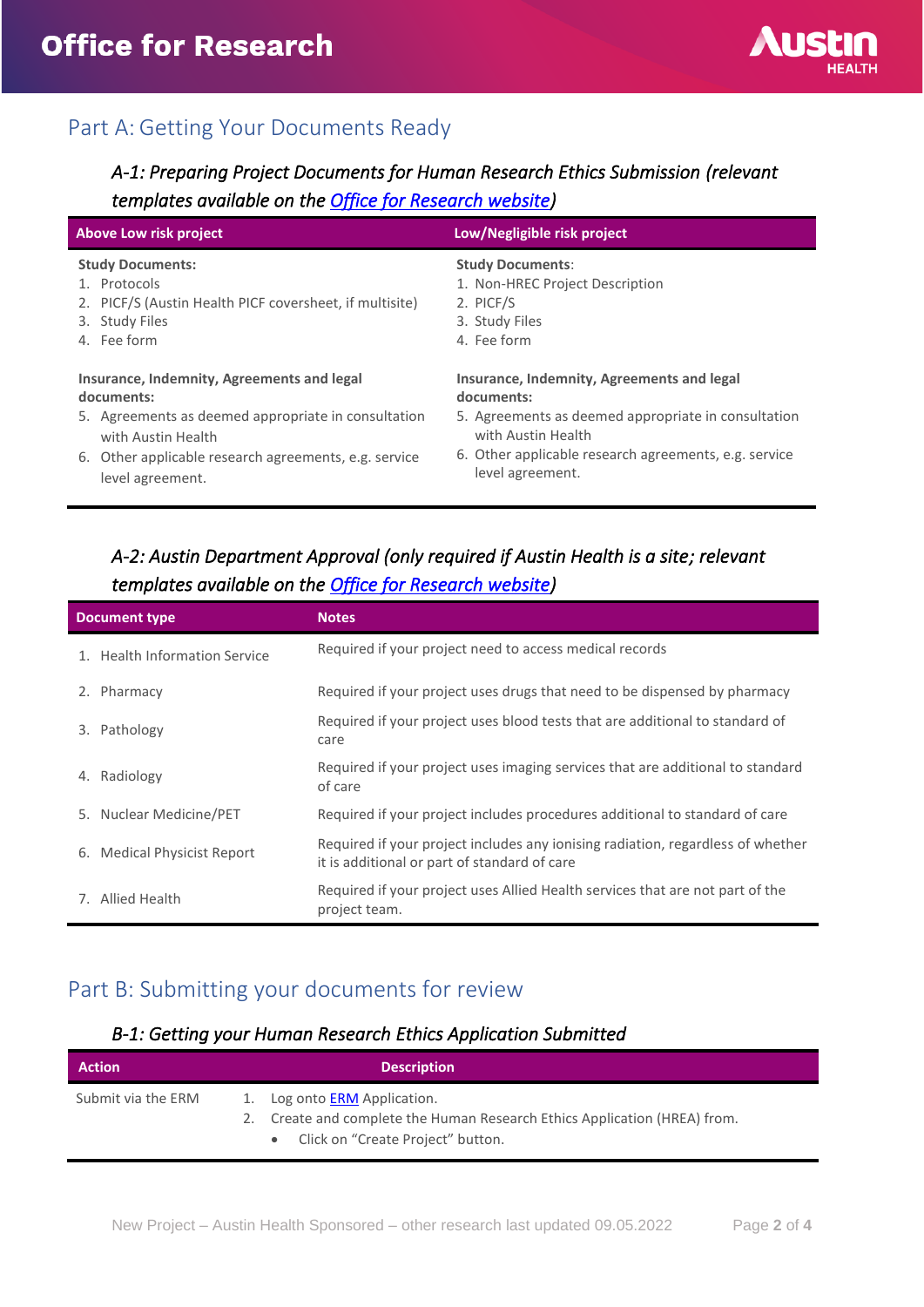# **Office for Research**



|                               | Fill in the project title and jurisdiction. Choose the "Human Research Ethics<br>$\bullet$<br>Application (HREA)" from the main form type.<br>Click create and complete the HERA form.<br>$\bullet$<br>Create and complete the Victorian Specific Module (VSM) from.<br>3.<br>Under the HREA form, click "Sub-form". Choose the "Victorian Specific Module<br>$\bullet$<br>(VSM)" from the form type.<br>Click create and complete the VSM form.<br>$\bullet$<br>For single site project, upload all the documents from A-1 and A-2 to ERM.<br>4.<br>For multi-site project, upload all the documents from A-1 (Study documents) to<br>5.<br>ERM.<br>Send the HREA to be signed electronically from:<br>6.<br>Coordinating Principal Investigator for multisite research.<br>$\bullet$<br>Austin Health Site Principal Investigator for single site research.<br>$\bullet$ |
|-------------------------------|----------------------------------------------------------------------------------------------------------------------------------------------------------------------------------------------------------------------------------------------------------------------------------------------------------------------------------------------------------------------------------------------------------------------------------------------------------------------------------------------------------------------------------------------------------------------------------------------------------------------------------------------------------------------------------------------------------------------------------------------------------------------------------------------------------------------------------------------------------------------------|
|                               | Submit your ERM application before the cut-off date. Please note that we no longer<br>1.<br>accept email submissions. If you have trouble accessing ERM, please contact<br>research@austin.org.au for assistance.                                                                                                                                                                                                                                                                                                                                                                                                                                                                                                                                                                                                                                                          |
| Finalised your<br>application | For single-site Austin Health only projects: No further steps are required.                                                                                                                                                                                                                                                                                                                                                                                                                                                                                                                                                                                                                                                                                                                                                                                                |
|                               | For multi-site projects and where Austin Health is also a participating site:<br>Submit your Austin Health Site-Specific Assessment (SSA) Authorisation<br>$\bullet$<br>application (instructions in B-2 below).<br>For noting: SSA review can occur in parallel with HREC review, this is part of our<br>$\bullet$<br>streamlining strategy.                                                                                                                                                                                                                                                                                                                                                                                                                                                                                                                              |

### <span id="page-2-0"></span>*B-2 Getting your Site-Specific Assessment (SSA) Authorisation*

| <b>Action</b>                 | <b>Description</b>                                                                                                                                                               |
|-------------------------------|----------------------------------------------------------------------------------------------------------------------------------------------------------------------------------|
|                               | Log into <b>ERM</b> Application.<br>1.                                                                                                                                           |
|                               | Under HREA form, click "Sub-form". Choose the "Site Specific Assessment (SSA)"<br>2.                                                                                             |
| Submit via the ERM            | from the form type.                                                                                                                                                              |
|                               | Click create and complete the SSA form.<br>3.                                                                                                                                    |
|                               | Upload all the documents from A-1 (Registration, Insurance, Indemnity,<br>4.                                                                                                     |
|                               | Agreements, and legal documents) and A-2.                                                                                                                                        |
|                               | Obtain electronic signatures from Austin Health Site Principal Investigator and their<br>5.                                                                                      |
|                               | Head of Department (or delegate) on the SSA.                                                                                                                                     |
| Finalised your<br>application | Submit Austin Health SSA (only for multi-site projects where Austin is a site), noting you<br>are encouraged to submit your SSA application together with your HREC application. |

## <span id="page-2-1"></span>Part C: Version Control

| <b>Document History</b> |                                                                                                                                 |
|-------------------------|---------------------------------------------------------------------------------------------------------------------------------|
| <b>Version</b>          | <b>Summary of Changes</b>                                                                                                       |
| 1.1                     | Hyperlinks to the Resources for Researchers webpage and the ERM incorporated; Department<br>of Radiology approval added in A-2. |